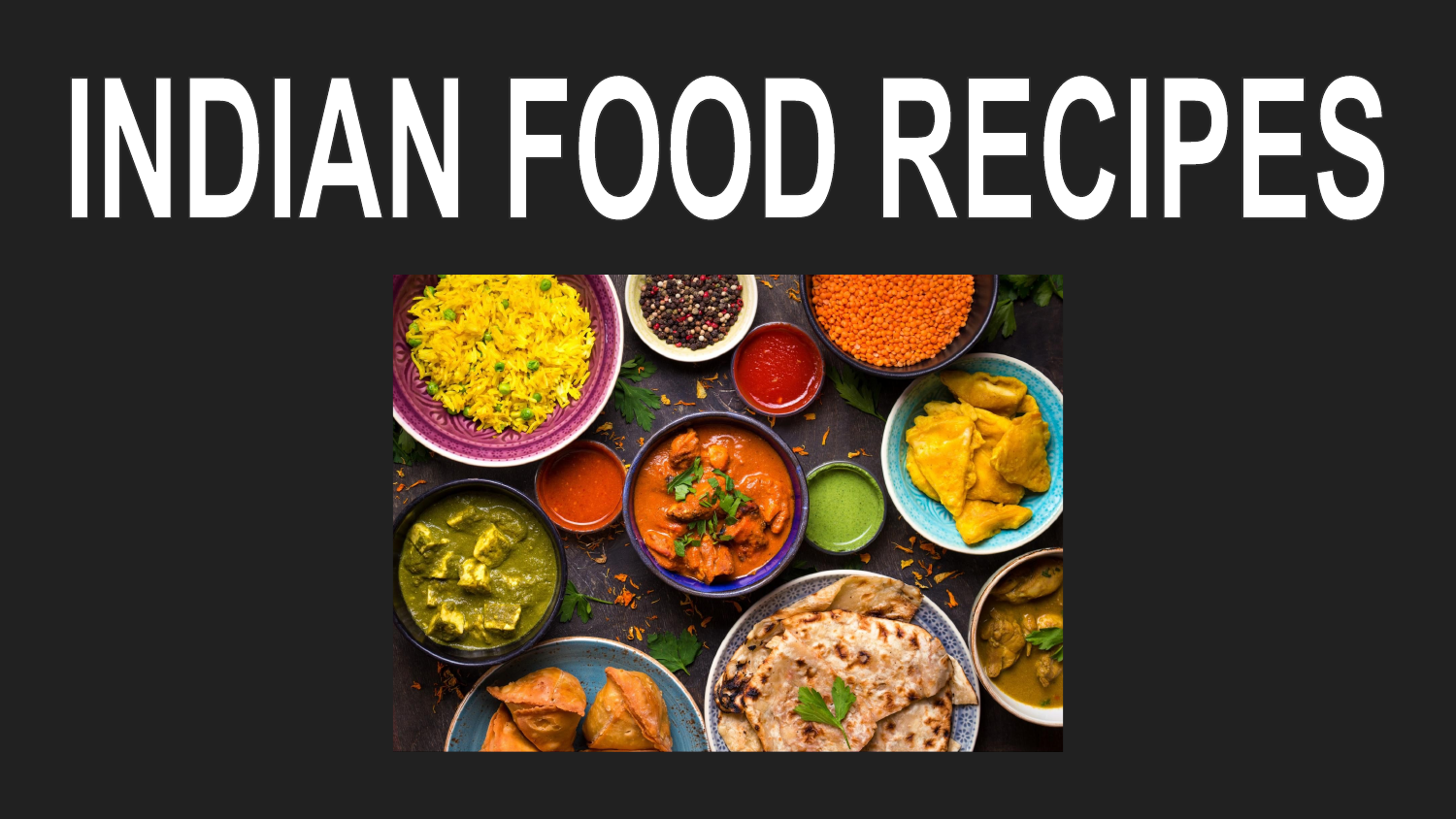# **1. HALWA**

### INGREDIENTS:

- $\bullet$   $\frac{1}{2}$  CUP OLIVE OIL
- $\bullet$   $\frac{1}{2}$  CUP SUGAR
- ½ CUP SEMOLINA FLOUR
- 1 CUP WATER

*(For making the best halwa, use same amount of oil, sugar and semolina flour and double the water)*

- ROAST THE SEMOLINA FLOUR IN OLIVE OIL FOR ABOUT 8-9 MINUTES ON LOW HEAT UNTIL IT BECOMES LIKE A PASTE
- ADD WATER AND THEN ADD SUGAR
- **•** STIR IT UNTIL THE PASTE SOAKS THE **WATER**
- ADD CHOPPER DRY FRUITS (COMPLIMENTARY)

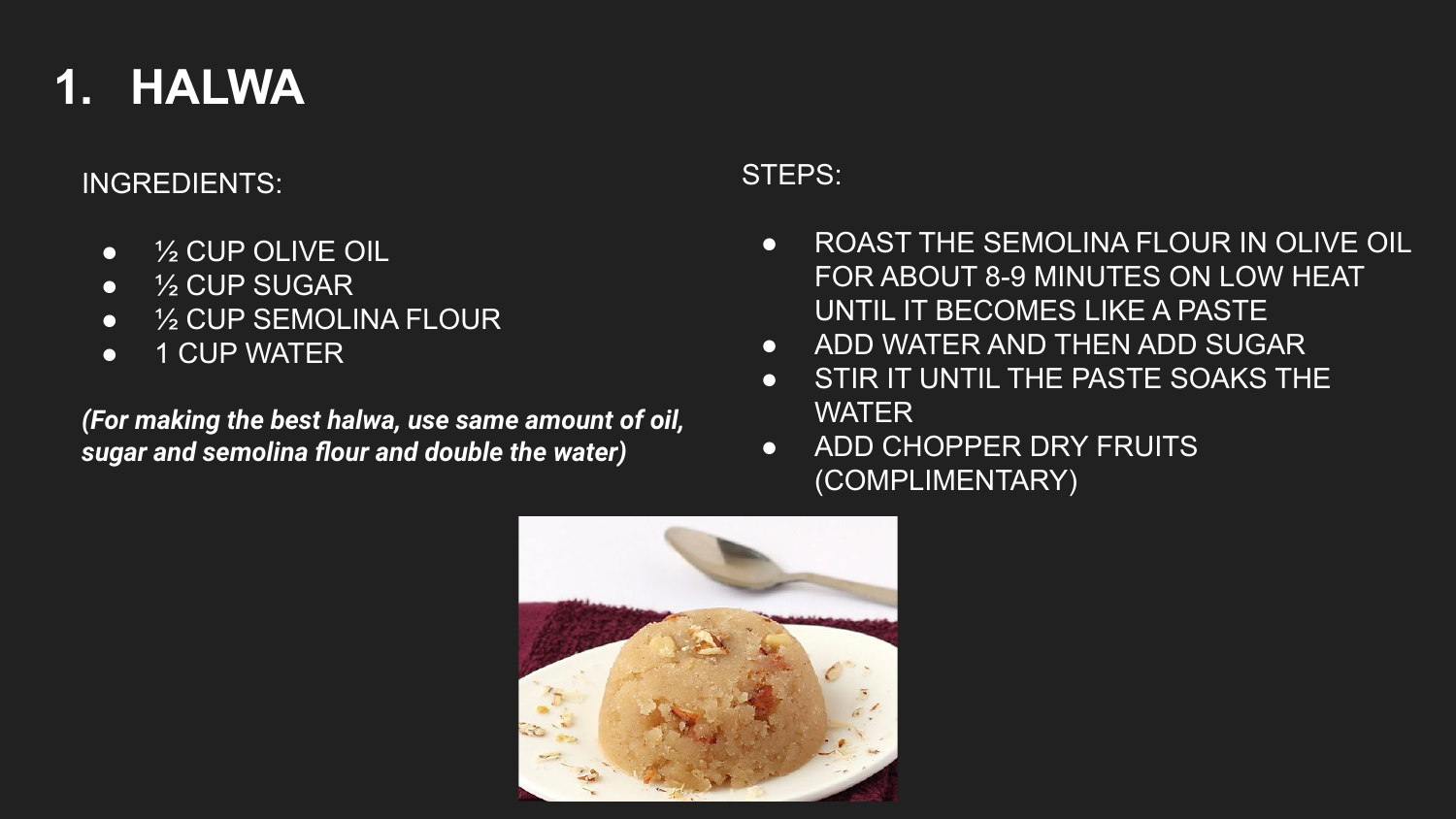# **2. PULAO**

## INGREDIENTS:

- 1.5 CUPS BASMATI RICE
- $\bullet$   $\frac{1}{2}$  CUP OIL
- VEGETABLES-1/2 CUP GREEN PEAS, 1/2 CUP CARROT, ½ CUP CAPSICUM AND 1 TOMATO
- ½ TABLESPOON GINGER AND ½ TABLESPOON GARLIC
- 2 CUPS WATER



- SOAK RICE FOR ABOUT 20 MINUTES AND KEEP IT ASIDE
- ADD OIL IN A PAN AND HEAT ON MEDIUM FLAME
- ADD VEGETABLES, GINGER AND GARLIC IN THE PAN AND SAUTE IT FOR 5 MINUTES
- ADD SOAKED RICE AND WATER IN THE PAN AND STIR IT WELL
- COVER THE PAN WITH A LID AND LET IT HEAT FOR 10 MINUTES UNTIL READY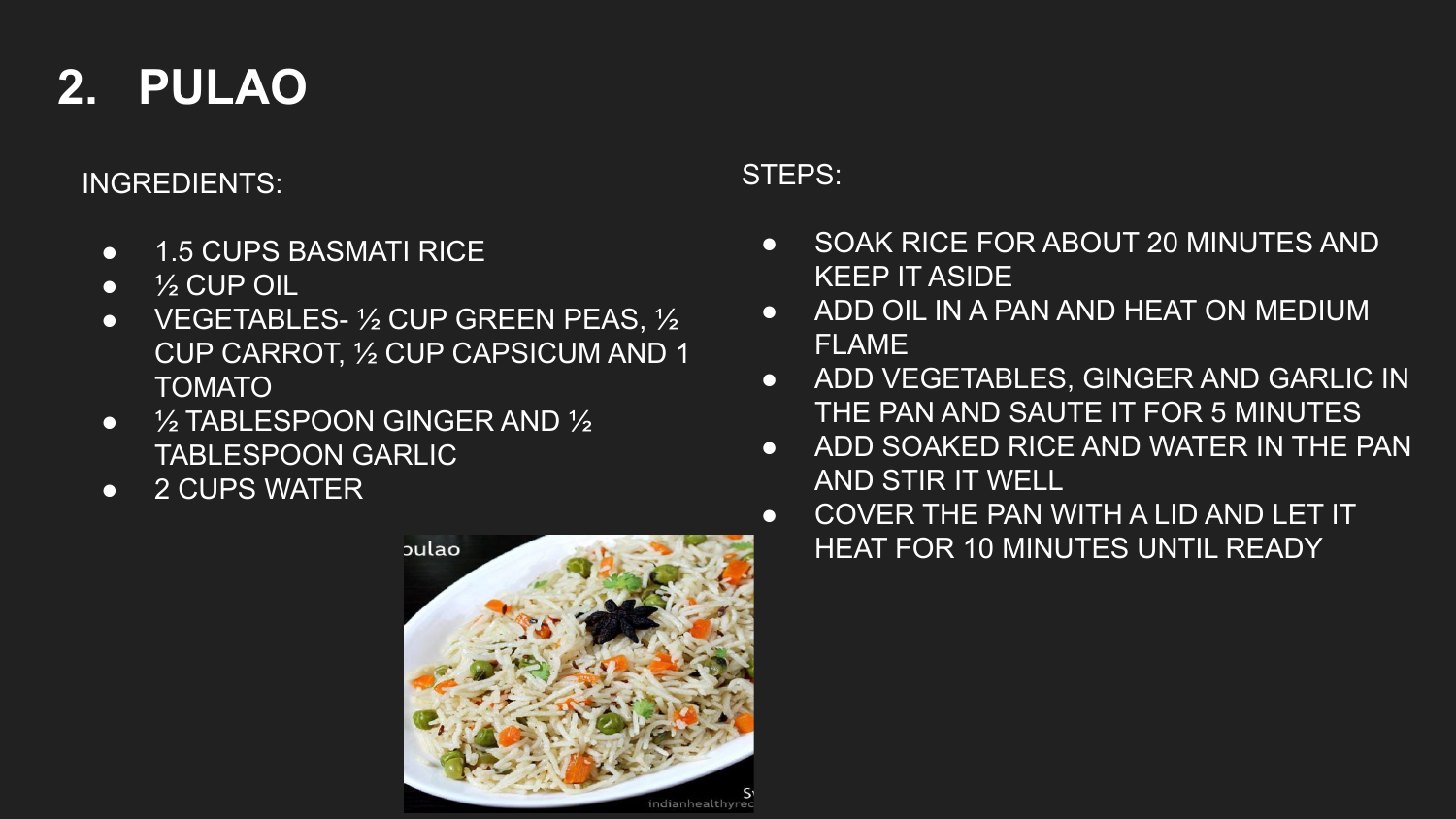# **3. KHEER**

### INGREDIENTS:

- ½ CUP COOKED RICE
- 2 CUPS MILK
- 1 TABLESPOON SUGAR
- **1 TABLESPOON OLIVE OIL**

- HEAT 1 TABLESPOON OIL IN A PAN ON MEDIUM FI AMF
- PLACE MILK, SUGAR AND COOKED RICE IN THE SAME PAN
- COOK IT UNTIL MILK IS ABSORBED AND MIXTURE BECOMES MEDIUM THICK. IT WILL TAKE 12-15 **MINUTES**

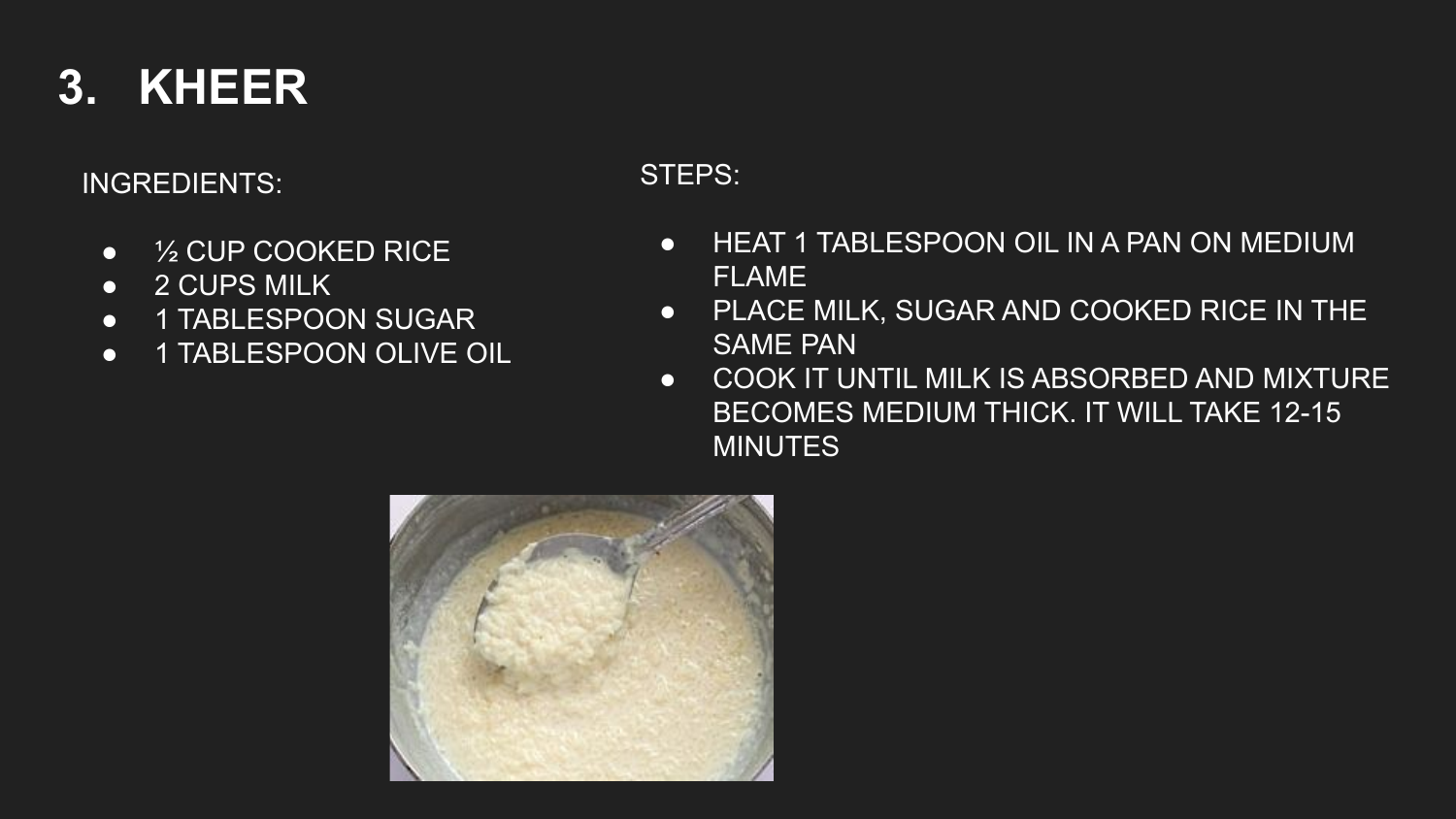# **4. PANEER BHURJI**

### INGREDIENTS:

- 3 TABLESPOONS OLIVE OIL
- ½ TABLESPOON CUMIN SEEDS
- 2 CUPS CHOPPED ONION
- **1 GREEN CHILLI**
- 2 GARLIC CLOVES AND SAME QUANTITY OF GINGER
- 1 CUP CHOPPED TOMATOES
- 1 CUP FRESH CHEESE

- HEAT OIL IN A PAN ON MEDIUM FLAME AND ADD CUMIN SEEDS
- ONCE THE SEEDS ARE BROWN, ADD ONIONS
- ONCE ONION IS BROWN, ADD GINGER, GARLIC AND CHILLI
- AFTER 2 MINUTES, ADD TOMATOES AND COOK ON LOW FLAME
- AFTER 2 MINUTES, ADD FRESH CHEESE AND COOK FOR 1 MINUTE